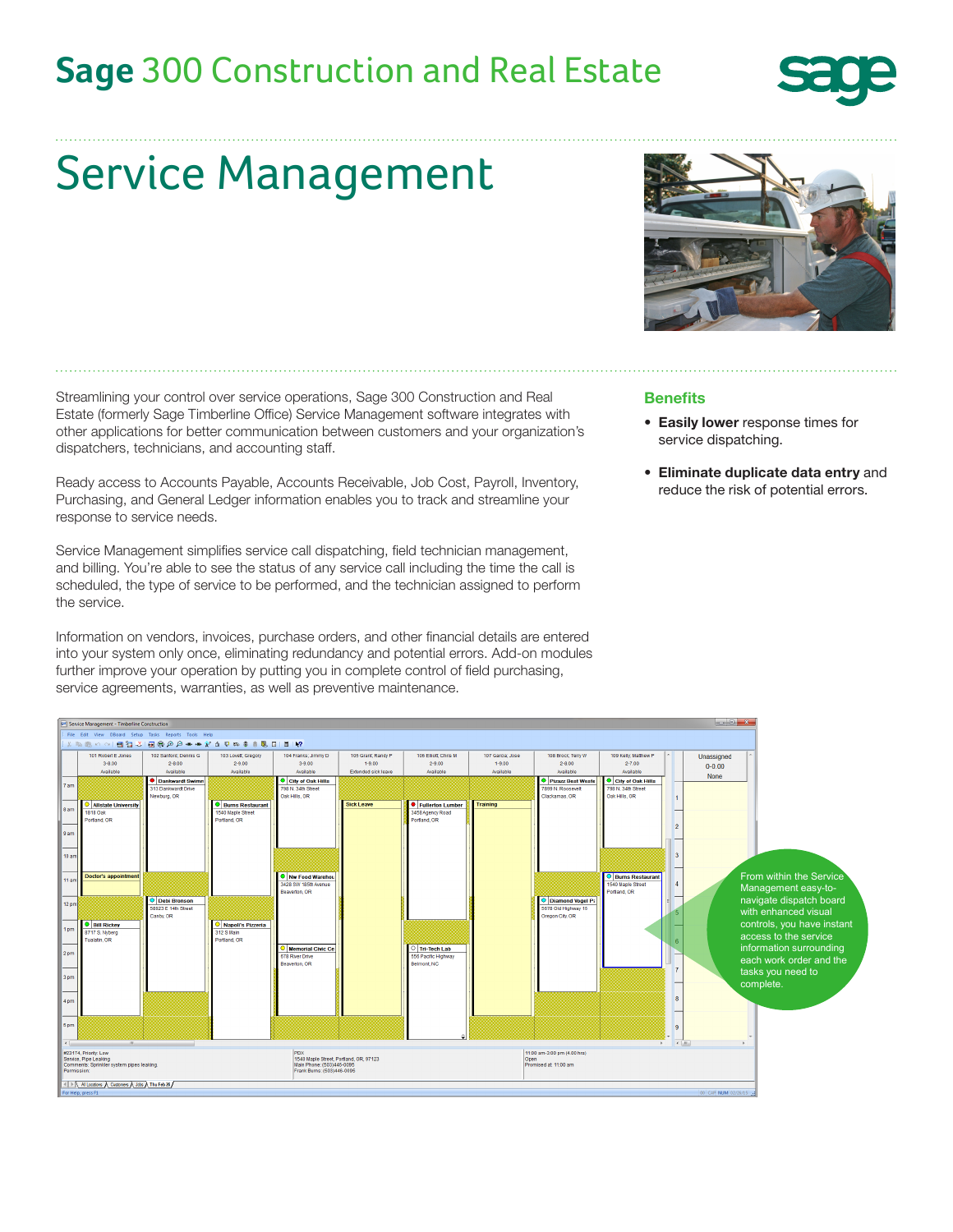## **Sage** 300 Construction and Real Estate

### Dispatching features and efficiencies

- Display as many as 450 service calls and 48 technicians at one time on the easy-to-use dispatch board.
- Monitor technician availability, workload, and scheduling conflicts through the dispatch board's enhanced visual controls.
- Retrieve a customer's service history, geographic location, and accounts receivable information.
- Sort assignments by date and time and prioritize service calls by estimated start and finish times.
- Look up parts by item code, category, or description.
- Track material runners and materials on order.
- Enter a purchase order while working inside the dispatch board.
- Drill down for access to additional information about specific service calls.
- Attach technician, customer, and equipment notes to work orders.
- Pull up a list of installed equipment including detail such as model number, service history, or warranty length.
- Check details of warranty types and service agreement coverage.
- Perform searches for existing work orders.
- Automatically carry over unfinished work orders to the next day.
- Let customers know exactly when technicians were dispatched using time stamps.
- Map out each technician's schedule for up to five weeks.
- Call up technician records, status, pager numbers, and more.
- Use time stamps to create an audit trail of actual hours worked and cross check them against technician time cards.
- Track non-work-order time such as training, shop time, or vacation.
- From the dispatch board, perform skill checks by technician.
- Track what inventory was used on each work order.

### Billing features and efficiencies

- Automate pricing with small job fixed rate pricing, flat rate pricing, or markup/discount.
- Bill multiple work orders based on one invoice.
- Bill customer accounts or individual service locations.
- Implement a work order approval process prior to billing.
- Create a variety of invoice formats to suit your purposes.
- Invoice work orders on the fly.
- Set up unlimited rate tables for labor, materials, equipment, and other costs per customer.
- Establish special discounts by customer.
- Customize call types with their own labor rates.
- Price travel by trip charge or miles.
- Automatically price parts based on item or mark-up file.
- Add miscellaneous charges.